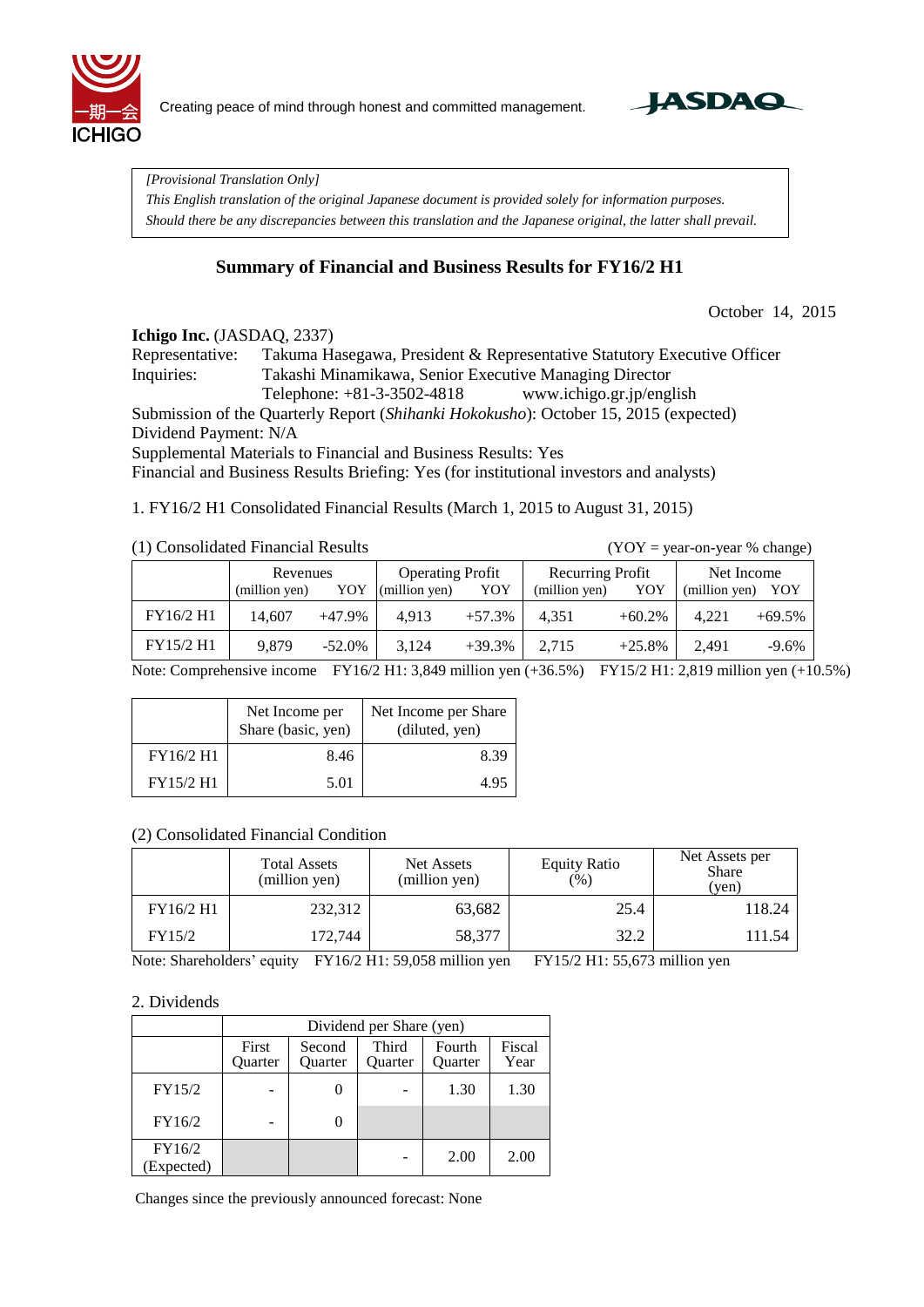|        | Revenues<br>(million yen)<br>YOY   |          | <b>Operating Profit</b><br>(million yen) | YOY      | Recurring Profit<br>(million yen)<br>YOY |          |  |
|--------|------------------------------------|----------|------------------------------------------|----------|------------------------------------------|----------|--|
| FY16/2 | 47,000                             | $+10.1%$ | 14,000                                   | $+71.0%$ | 12,400                                   | $+70.9%$ |  |
|        | Net Income<br>YOY<br>(million yen) |          | Net Income per Share<br>(Yen)            |          |                                          |          |  |
| FY16/2 | 11,000                             | $+62.7%$ |                                          | 22.01    |                                          |          |  |

3. FY16/2 Full-Year Consolidated Forecast (March 1, 2015 to February 29, 2016)  $(YOY = year-on-year % change)$ 

Changes since the previously announced forecast: None

Note: Net Income per Share for FY16/2 is based on the forecast number of shares after the expected exercise of stock options.

### 4. Other

- (1) Changes in significant consolidated subsidiaries (material changes in scope of consolidation): Yes Three new subsidiaries: GK Motoazabu Holdings Tokumei Kumiai, GK Ikenohata Holdings Tokumei Kumiai, and GK Kichijoji Holdings Tokumei Kumiai
- (2) Application of special accounting methods: None
- (3) Changes in accounting standards/principles, changes in accounting estimates, and revisions to previous financial statements
	- (i) Changes in accounting standards/principles: None
	- (ii) Changes in accounting principles other than the above: None
	- (iii) Changes in accounting estimates: None
	- (iv) Revisions of previous financial statements: None
- (4) Number of outstanding common shares

(i) Number of outstanding shares including treasury shares

| FY16/2 H1: | 501,113,600 |
|------------|-------------|
| FY15/2:    | 500,804,600 |

(ii) Number of treasury shares

| FY16/2 H1: | 1,636,000 |
|------------|-----------|
| FY15/2:    | 1,670,000 |

(iii) Average number of outstanding shares

| FY16/2 H1: | 499,291,997 |
|------------|-------------|
| FY15/2 H1: | 497,609,934 |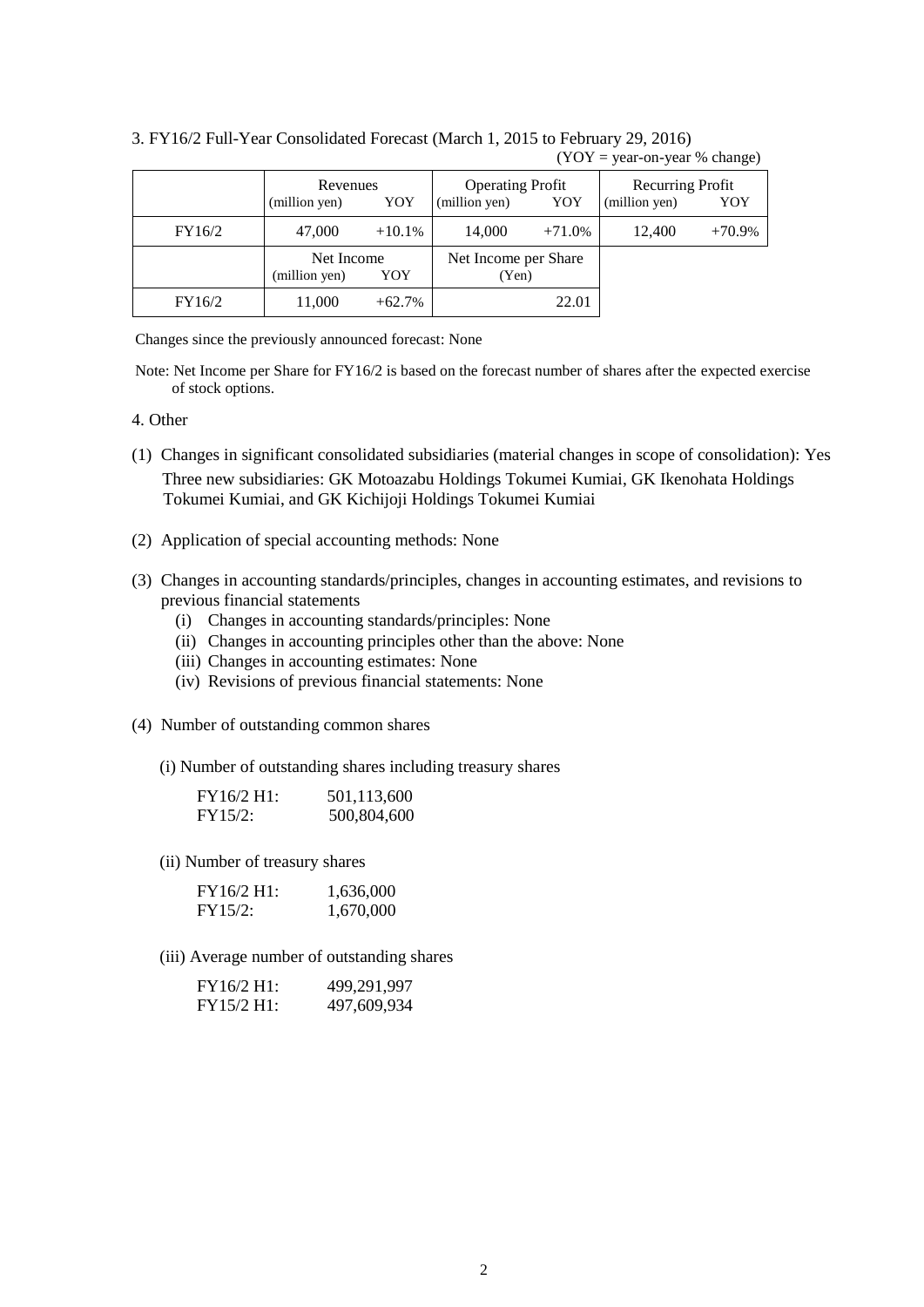### \*Explanation on Appropriate Use of Earnings Projection

Forward-looking statements contained in these materials are based on judgments regarding information that was available to the Company and the Group as of the announcement date. However, these statements involve risk and uncertainties. Therefore, please note that actual earnings may differ significantly from the indicated earnings projection as a result of various factors.

5. Segment Information

Segment Overview

Asset Management generates fee income via the management of the Ichigo Office REIT (8975) and private funds and providing real estate services related to real estate acquisition, operation (property management/building maintenance), and disposition.

Value-Add deploys the Company's expertise to acquire and improve real estate assets, generating rental income during the value-add period and profits on sale that reflect the higher value of the assets after the Company's improvements.

Clean Energy generates long-term income primarily via utility-scale solar power production that makes purposeful use of disused real estate nationwide and contributes to Japan's energy self-sufficiency.

Other is primarily legacy securities investments that are not related to the above three segments.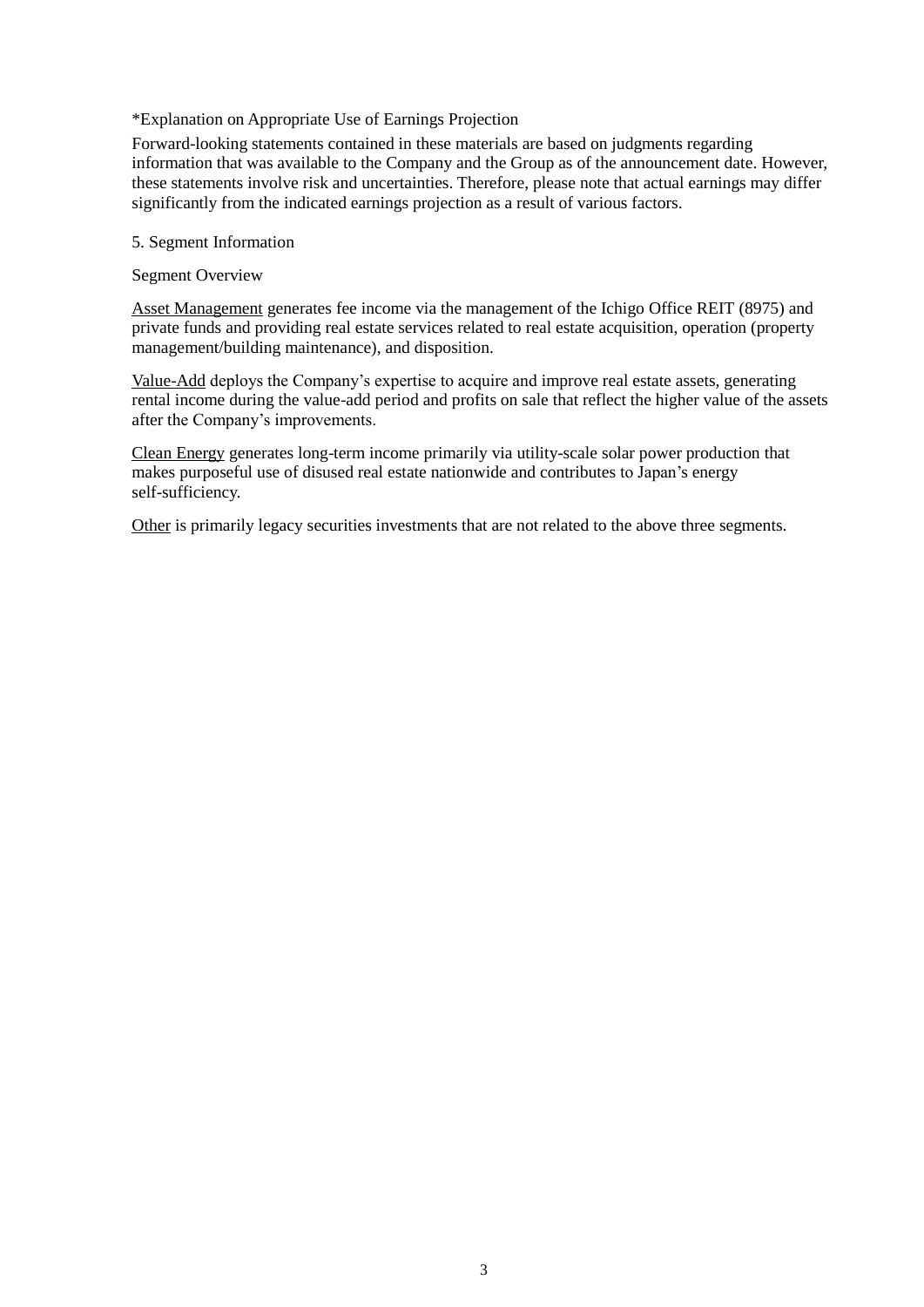## **Revenues, P&L, Assets, and Other Items by Segment (FY16/2 H1 – Current Period)**

|                                                                               |                     | Segment   |                 |          |         |                         |                                                                               |
|-------------------------------------------------------------------------------|---------------------|-----------|-----------------|----------|---------|-------------------------|-------------------------------------------------------------------------------|
|                                                                               | Asset<br>Management | Value-Add | Clean<br>Energy | Other    | Total   | Adjustment <sup>1</sup> | Amount<br>Recorded in<br>Consolidated<br>Financial<br>Statements <sup>2</sup> |
| Revenues                                                                      |                     |           |                 |          |         |                         |                                                                               |
| Revenues from External<br>Customers                                           | 2,964               | 10,758    | 870             | 13       | 14,607  |                         | 14,607                                                                        |
| Inter-Segment Activities<br>or Reclassifications                              | 649                 | 1         |                 | $\theta$ | 651     | (651)                   |                                                                               |
| Total                                                                         | 3,613               | 10,760    | 870             | 13       | 15,258  | (651)                   | 14,607                                                                        |
| <b>Segment Profits or Losses</b>                                              | 1,854               | 3,142     | 290             | (31)     | 5,256   | (343)                   | 4,913                                                                         |
| <b>Segment Assets</b>                                                         | 2,880               | 198,705   | 14,429          | 6,006    | 222,022 | 10,290                  | 232,312                                                                       |
| Other                                                                         |                     |           |                 |          |         |                         |                                                                               |
| Depreciation                                                                  | 4                   | 121       | 234             |          | 360     | 15                      | 375                                                                           |
| <b>Impairment Loss</b>                                                        |                     |           |                 |          |         |                         |                                                                               |
| Increase in Property, Plant,<br>and Equipment and<br><b>Intangible Assets</b> | $\overline{2}$      | 19        | 1,396           | -        | 1,419   | 18                      | 1,437                                                                         |

(March 1, 2015 to August 31, 2015) (Million Yen)

 $1$  The Adjustment to Segment Profits or Losses (-343 million yen) reflects transaction eliminations and company expenses that were not allocated to the segments. The Adjustment to Segment Assets (10,290 million yen) reflects company assets, such as cash and reserves, that were not allocated to the segments. The Adjustment to Depreciation (15 million yen) reflects depreciation of company assets that were not allocated to the segments. The Adjustment to Increase in Property, Plant, and Equipment and Intangible Assets (18 million yen) reflects company assets that were not allocated to the segments.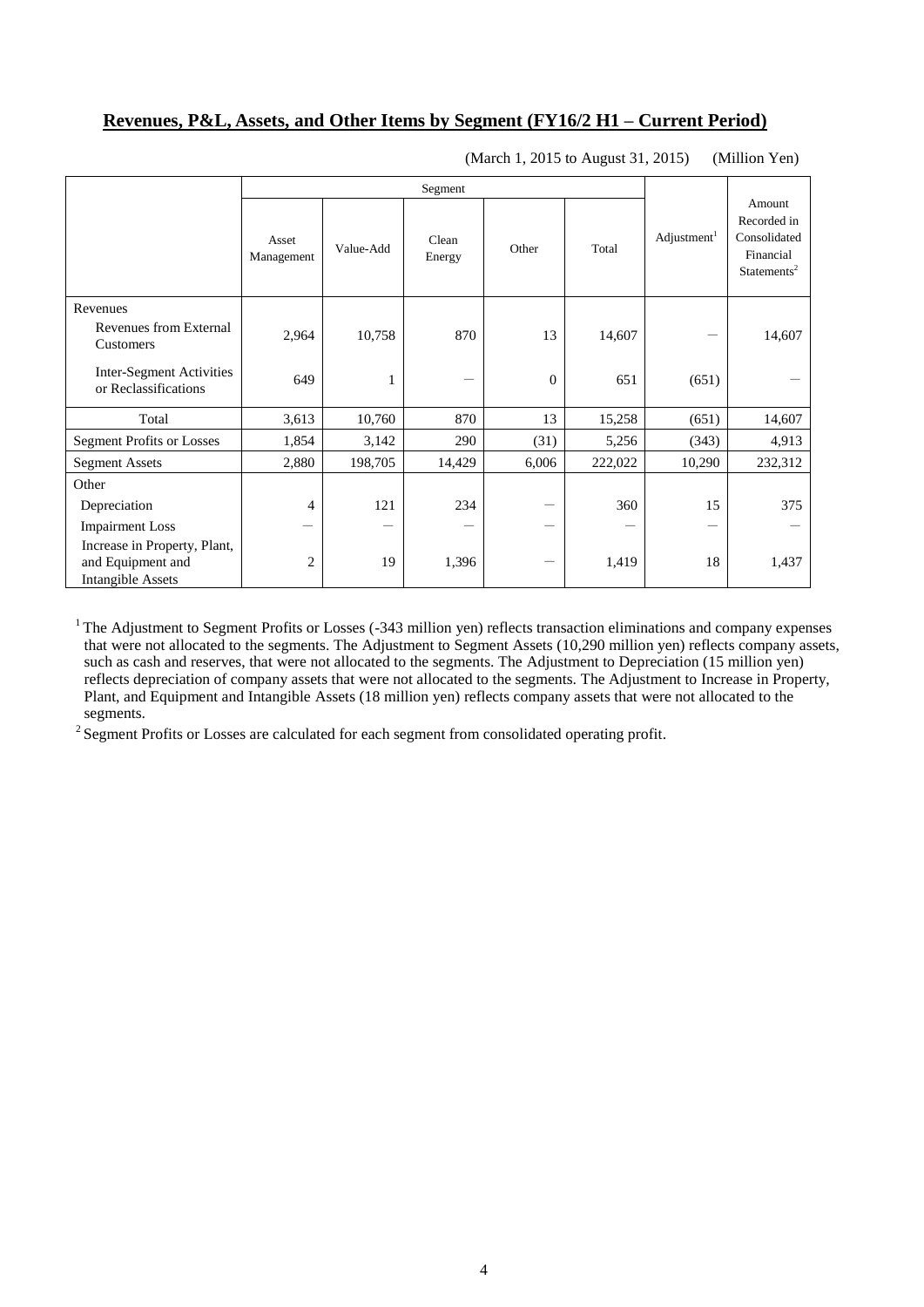## **Revenues, P&L, Assets, and Other Items by Segment (FY15/2 H1 – Previous Period)**

|                                                                               |                     | Segment   |                 |              |         |                         |                                                                               |
|-------------------------------------------------------------------------------|---------------------|-----------|-----------------|--------------|---------|-------------------------|-------------------------------------------------------------------------------|
|                                                                               | Asset<br>Management | Value-Add | Clean<br>Energy | Other        | Total   | Adjustment <sup>1</sup> | Amount<br>Recorded in<br>Consolidated<br>Financial<br>Statements <sup>2</sup> |
| Revenues                                                                      |                     |           |                 |              |         |                         |                                                                               |
| Revenues from External<br>Customers                                           | 2,042               | 7,517     | 294             | 24           | 9,879   |                         | 9,879                                                                         |
| <b>Inter-Segment Revenues</b><br>or Reclassifications                         | 434                 | 1         | -               | $\mathbf{0}$ | 436     | (436)                   |                                                                               |
| Total                                                                         | 2,477               | 7,519     | 294             | 24           | 10,315  | (436)                   | 9,879                                                                         |
| <b>Segment Profits or Losses</b>                                              | 372                 | 3,096     | (43)            | (23)         | 3,401   | (277)                   | 3,124                                                                         |
| <b>Segment Assets</b>                                                         | 2,758               | 124,052   | 9,484           | 5,523        | 141,818 | 12,214                  | 154,033                                                                       |
| Other                                                                         |                     |           |                 |              |         |                         |                                                                               |
| Depreciation                                                                  | 5                   | 169       | 76              |              | 251     | 10                      | 262                                                                           |
| <b>Impairment Loss</b>                                                        | -                   |           | -               | -            |         |                         |                                                                               |
| Increase in Property, Plant,<br>and Equipment and<br><b>Intangible Assets</b> | 4                   | 8,850     | 2,996           | -            | 11,851  | 13                      | 11,865                                                                        |

(March 1, 2014 to August 31, 2014) (Million Yen)

 $1$  The Adjustment to Segment Profits or Losses (-277 million yen) reflects transaction eliminations and company expenses that were not allocated to the segments. The Adjustment to Segment Assets (12,214 million yen) reflects company assets, such as cash and reserves, that were not allocated to the segments. The Adjustment to Depreciation (10 million yen) reflects depreciation of company assets that were not allocated to the segments. The Adjustment to Increase in Property, Plant, and Equipment and Intangible Assets (13 million yen) reflects company assets that were not allocated to the segments.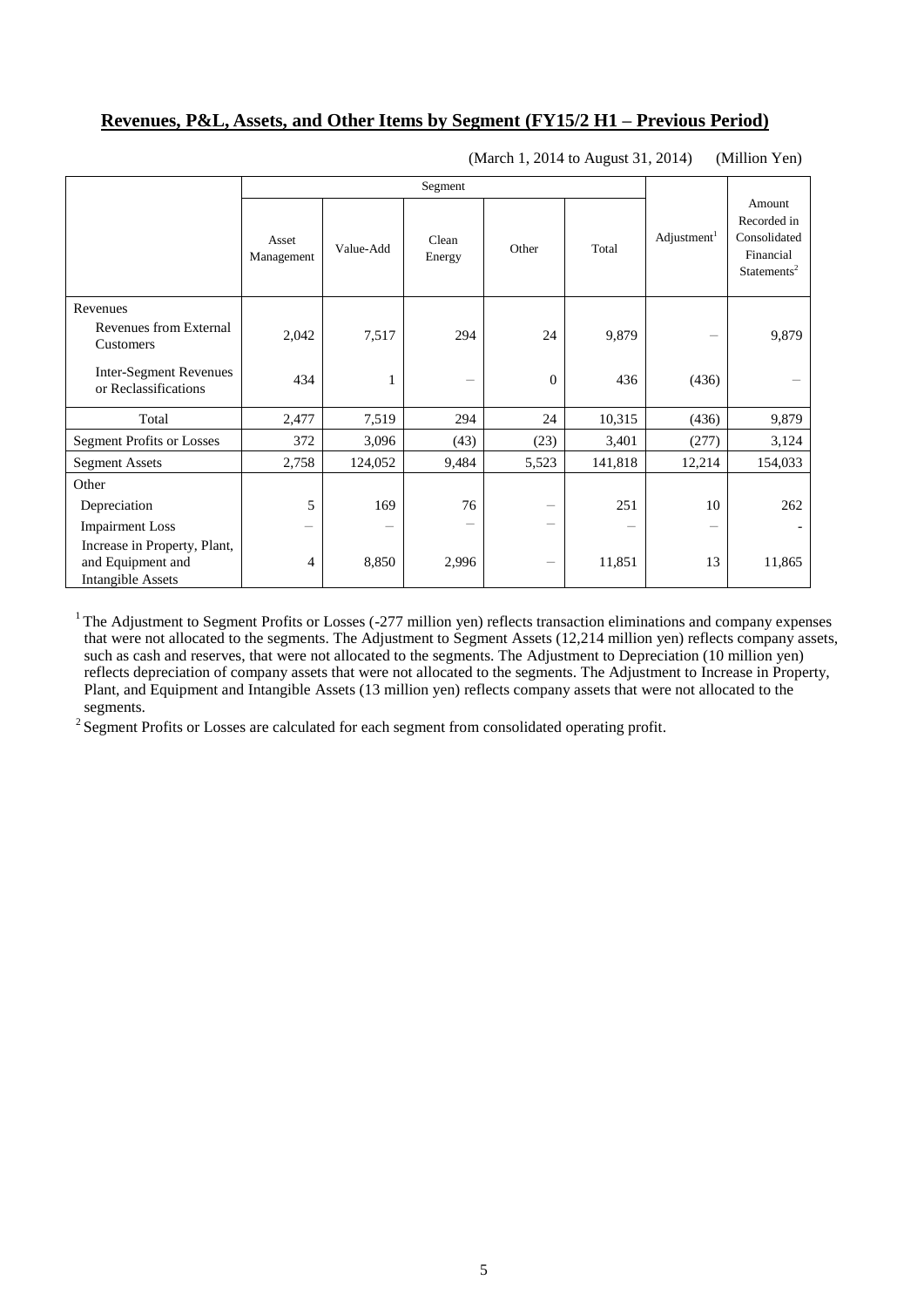## **Revenues, P&L, Assets, and Other Items by Segment (FY16/2 Q2 Stand-Alone – Current Period)**

|                                                                               | Segment             |              |                 |              |         |                         |                                                                               |
|-------------------------------------------------------------------------------|---------------------|--------------|-----------------|--------------|---------|-------------------------|-------------------------------------------------------------------------------|
|                                                                               | Asset<br>Management | Value-Add    | Clean<br>Energy | Other        | Total   | Adjustment <sup>1</sup> | Amount<br>Recorded in<br>Consolidated<br>Financial<br>Statements <sup>2</sup> |
| Revenues                                                                      |                     |              |                 |              |         |                         |                                                                               |
| Revenues from External<br>Customers                                           | 1,435               | 3,770        | 491             | 6            | 5,703   |                         | 5,703                                                                         |
| Inter-Segment Activities<br>or Reclassifications                              | 440                 | $\mathbf{0}$ | -               | $\mathbf{0}$ | 441     | (441)                   |                                                                               |
| Total                                                                         | 1,875               | 3,771        | 491             | 6            | 6,144   | (441)                   | 5,703                                                                         |
| <b>Segment Profits or Losses</b>                                              | 979                 | 1,570        | 194             | (15)         | 2,729   | (308)                   | 2,420                                                                         |
| <b>Segment Assets</b>                                                         | 2,880               | 198,705      | 14,429          | 6,006        | 222,022 | 10,290                  | 232,312                                                                       |
| Other                                                                         |                     |              |                 |              |         |                         |                                                                               |
| Depreciation                                                                  | $\overline{2}$      | 60           | 122             |              | 185     | $\overline{7}$          | 193                                                                           |
| <b>Impairment Loss</b>                                                        | —                   | –            |                 |              |         |                         |                                                                               |
| Increase in Property, Plant,<br>and Equipment and<br><b>Intangible Assets</b> | $\overline{2}$      | 9            | 770             |              | 782     | 18                      | 801                                                                           |

(June 1, 2015 to August 31, 2015) (Million Yen)

<sup>1</sup> The Adjustment to Segment Profits or Losses (-308 million yen) reflects transaction eliminations and company expenses that were not allocated to the segments. The Adjustment to Segment Assets (10,290 million yen) reflects company assets, such as cash and reserves, that were not allocated to the segments. The Adjustment to Depreciation (7 million yen) reflects depreciation of company assets that were not allocated to the segments. The Adjustment to Increase in Property, Plant, and Equipment and Intangible Assets (18 million yen) reflects company assets that were not allocated to the segments.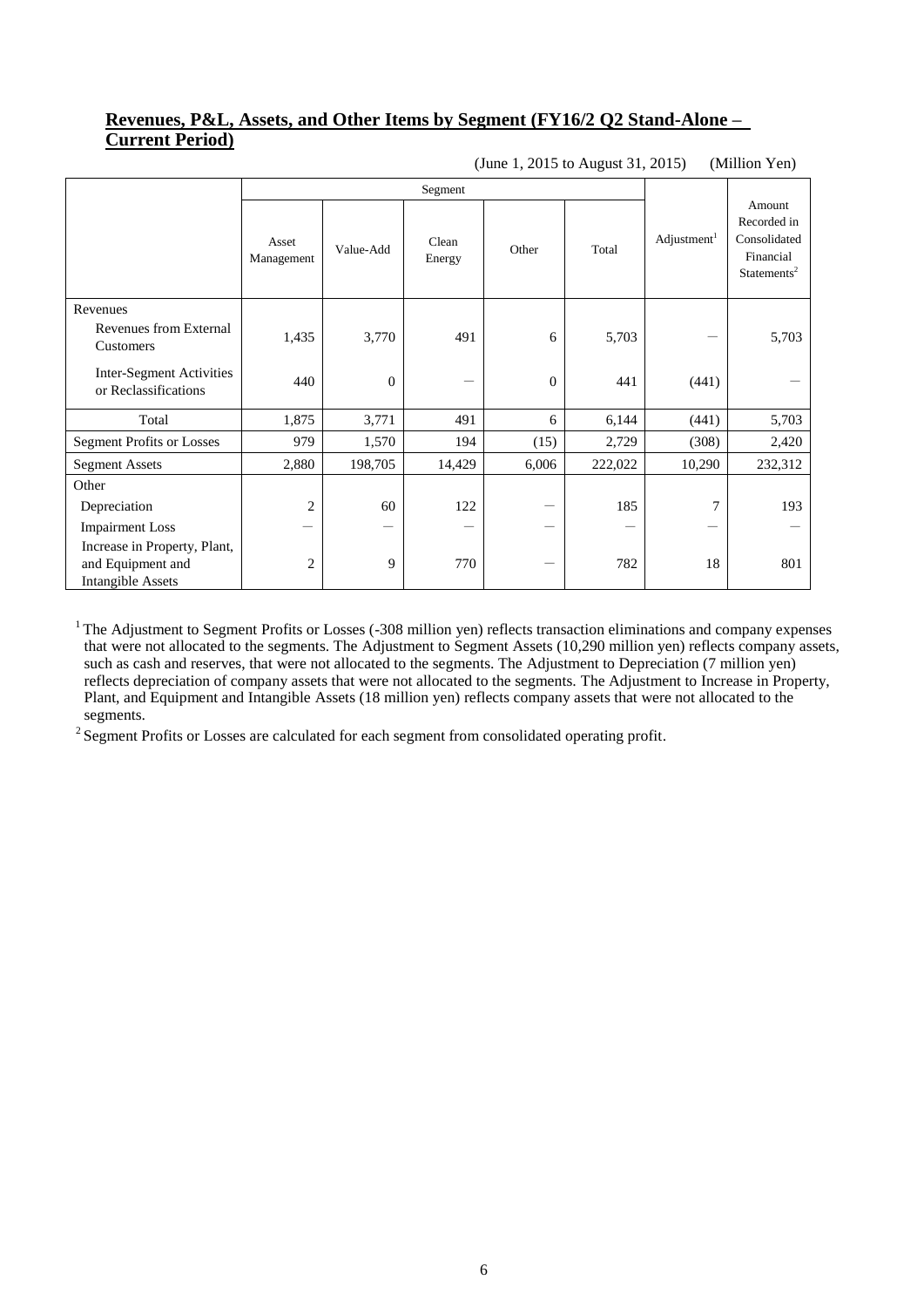## **Revenues, P&L, Assets, and Other Items by Segment (FY15/2 Q2 Stand-Alone – Previous Period)**

(June 1, 2014 to August 31, 2014) (Million Yen)

|                                                                               | Segment             |           |                 |                   |         |                         |                                                                               |
|-------------------------------------------------------------------------------|---------------------|-----------|-----------------|-------------------|---------|-------------------------|-------------------------------------------------------------------------------|
|                                                                               | Asset<br>Management | Value-Add | Clean<br>Energy | Other             | Total   | Adjustment <sup>1</sup> | Amount<br>Recorded in<br>Consolidated<br>Financial<br>Statements <sup>2</sup> |
| Revenues                                                                      |                     |           |                 |                   |         |                         |                                                                               |
| Revenues from External<br>Customers                                           | 946                 | 2,230     | 169             | 4                 | 3,351   | -                       | 3,351                                                                         |
| <b>Inter-Segment Revenues</b><br>or Reclassifications                         | 184                 | $\theta$  | -               | -                 | 185     | (185)                   |                                                                               |
| Total                                                                         | 1,131               | 2,231     | 169             | 4                 | 3,536   | (185)                   | 3,351                                                                         |
| <b>Segment Profits or Losses</b>                                              | 87                  | 930       | (1)             | (19)              | 996     | (108)                   | 888                                                                           |
| <b>Segment Assets</b>                                                         | 2,758               | 124,052   | 9,484           | 5,523             | 141,818 | 12,214                  | 154,033                                                                       |
| Other                                                                         |                     |           |                 |                   |         |                         |                                                                               |
| Depreciation                                                                  | $\overline{2}$      | 85        | 41              | -                 | 129     | 5                       | 135                                                                           |
| <b>Impairment Loss</b>                                                        | —                   | -         | -               |                   |         | —                       |                                                                               |
| Increase in Property, Plant,<br>and Equipment and<br><b>Intangible Assets</b> | $\boldsymbol{0}$    | 1,038     | 1,368           | $\qquad \qquad -$ | 2,408   | $\mathbf{0}$            | 2,408                                                                         |

 $1$  The Adjustment to Segment Profits or Losses (-108 million yen) reflects transaction eliminations and company expenses that were not allocated to the segments. The Adjustment to Segment Assets (12,214 million yen) reflects company assets, such as cash and reserves, that were not allocated to the segments. The Adjustment to Depreciation (5 million yen) reflects depreciation of company assets that were not allocated to the segments.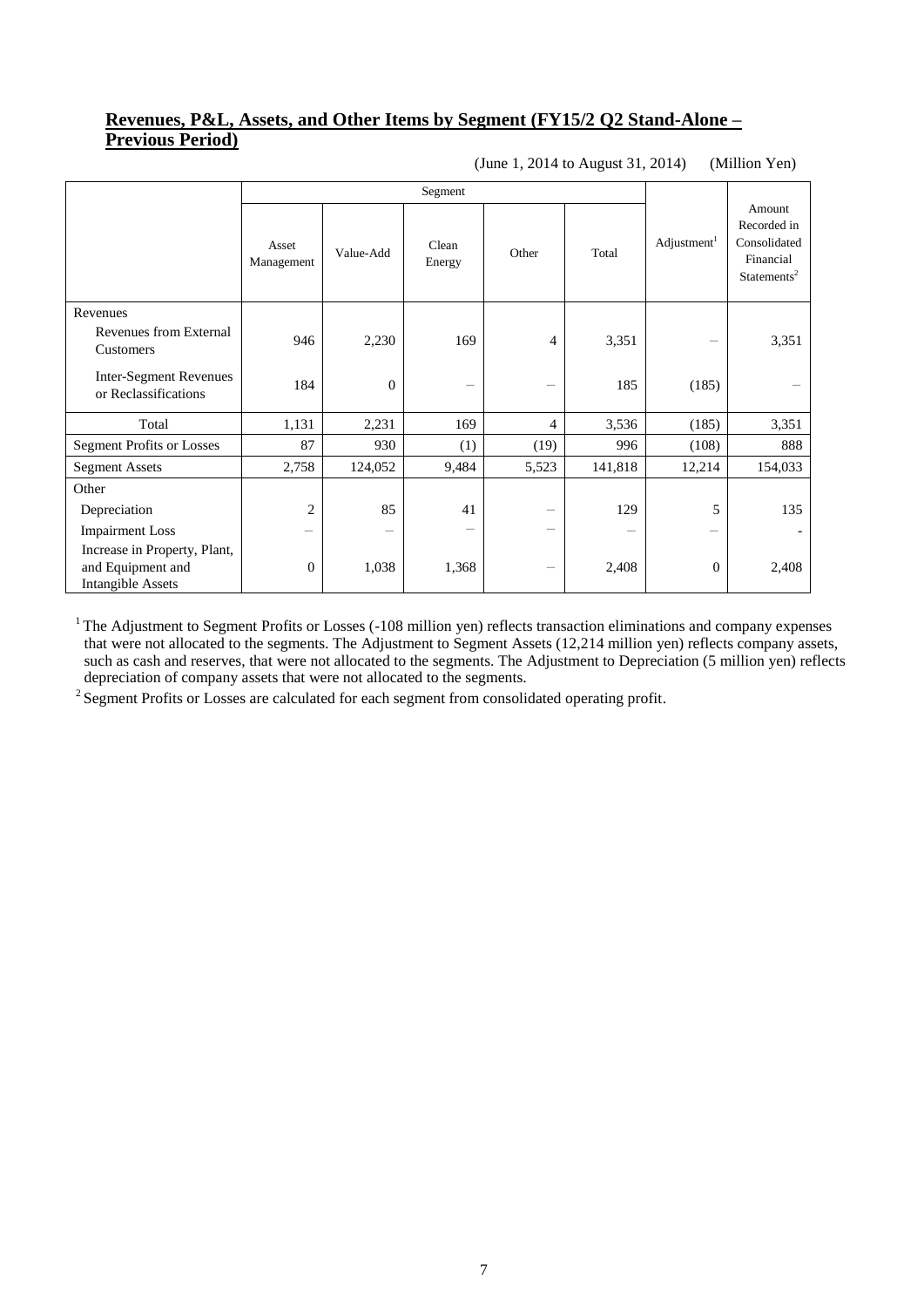| <b>Consolidated Balance Sheet (FY16/2 H1)</b> |  |  |
|-----------------------------------------------|--|--|
|                                               |  |  |

|                                           |                | (Million Yen)  |
|-------------------------------------------|----------------|----------------|
|                                           | FY15/2         | FY16/2 H1      |
|                                           | (Feb 28, 2015) | (Aug 31, 2015) |
| <b>Assets</b>                             |                |                |
| <b>Current Assets</b>                     |                |                |
| Cash and cash equivalents                 | 19,383         | 21,913         |
| Trade notes and accounts receivable       | 519            | 1,114          |
| Operational investments in loans          | 2,330          | 1,324          |
| Operational investments in securities     | 1,965          | 2,244          |
| Real estate for sale                      | 109,769        | 166,114        |
| Deferred tax assets                       | 1,200          | 1,299          |
| Other                                     | 2,657          | 2,027          |
| Less: allowance for doubtful accounts     | (484)          | (486)          |
| <b>Total Current Assets</b>               | 137,342        | 195,553        |
| <b>Fixed Assets</b>                       |                |                |
| <b>Property, Plant, and Equipment</b>     |                |                |
| Buildings and structures (net)            | 4,021          | 3,915          |
| Equipment (net)                           | 9,168          | 9,566          |
| Land                                      | 12,142         | 12,192         |
| Other (net)                               | 989            | 1,713          |
| <b>Total Tangible Assets</b>              | 26,321         | 27,388         |
| <b>Intangible Assets</b>                  |                |                |
| Goodwill                                  | 2,082          | 2,012          |
| Leasehold rights                          | 392            | 392            |
| Other                                     | 27             | 28             |
| <b>Total Intangible Assets</b>            | 2,502          | 2,434          |
| <b>Investments and Other Assets</b>       |                |                |
| Investments in securities                 | 5,266          | 5,313          |
| Long-term loans receivable                | 12             | 12             |
| Deferred tax assets                       | $\mathfrak{D}$ | $\mathfrak{D}$ |
| Other                                     | 1,392          | 1,705          |
| Less: allowance for doubtful accounts     | (95)           | (96)           |
| <b>Total Investments and Other Assets</b> | 6,578          | 6,936          |
| <b>Total Fixed Assets</b>                 | 35,402         | 36,759         |
| <b>Total Assets</b>                       | 172,744        | 232,312        |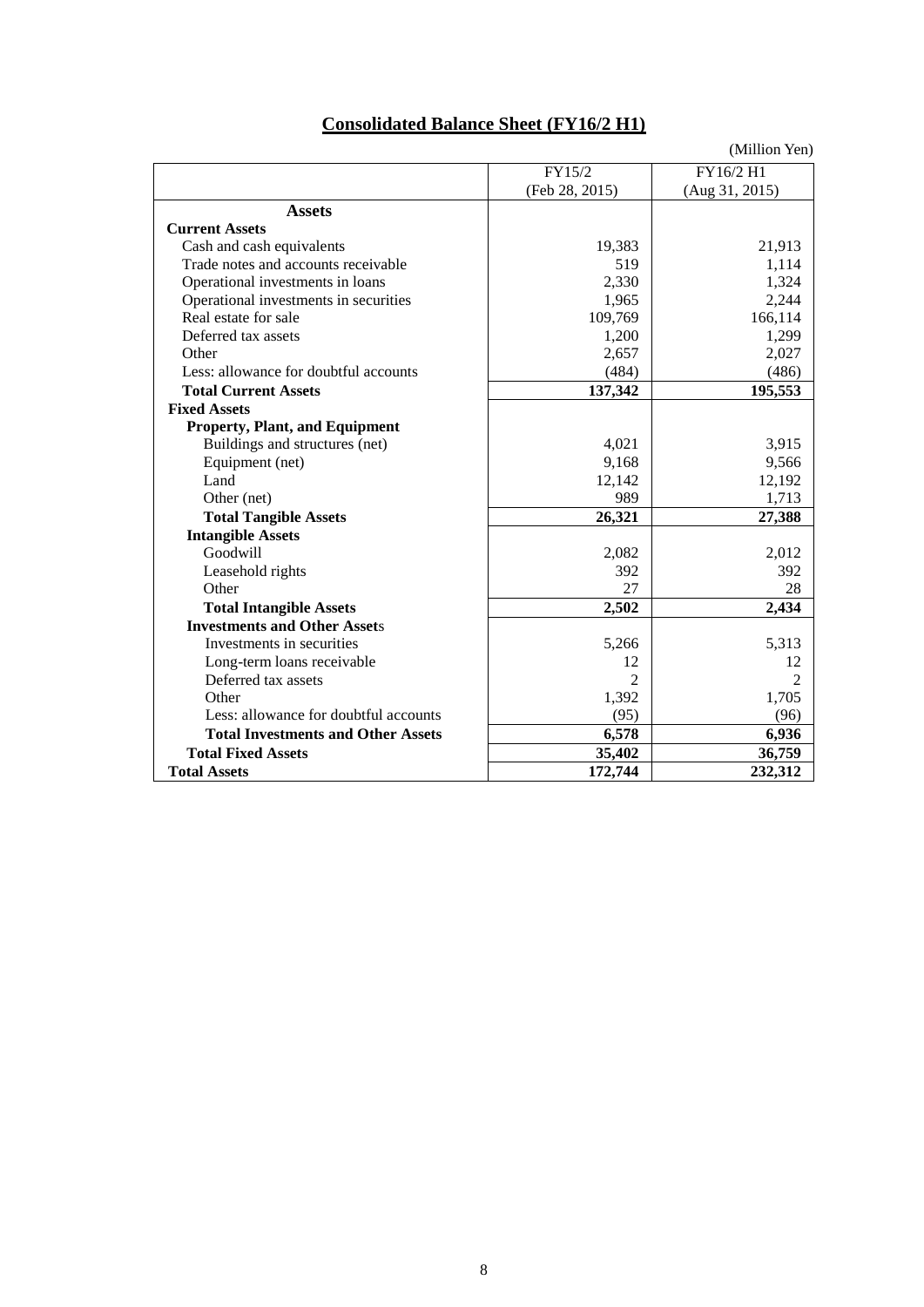(Million Yen)

|                                              | FY15/2         | FY16/2 H1      |
|----------------------------------------------|----------------|----------------|
|                                              | (Feb 28, 2015) | (Aug 31, 2015) |
| <b>Liabilities</b>                           |                |                |
| <b>Current Liabilities</b>                   |                |                |
| Trade notes and accounts payable             | 124            | 82             |
| Short-term borrowings                        | 1,416          | 740            |
| Short-term non-recourse loans                | 48             | 443            |
| Long-term borrowings (due within one year)   | 3,488          | 8,804          |
| Long-term non-recourse loans (due within     |                |                |
| one year)                                    | 786            | 3,016          |
| Income taxes payable                         | 284            | 329            |
| Deferred tax liabilities                     | 30             | 22             |
| Accrued bonuses                              | 16             | 201            |
| Other current liabilities                    | 3,677          | 3,339          |
| <b>Total Current Liabilities</b>             | 9,872          | 16,980         |
| <b>Long-Term Liabilities</b>                 |                |                |
| Non-recourse bonds                           | 100            | 100            |
| Long-term borrowings                         | 53,409         | 84,754         |
| Long-term non-recourse loans                 | 43,004         | 56,768         |
| Deferred tax liabilities                     | 1,402          | 1,276          |
| Long-term security deposits received         | 6,391          | 8,550          |
| Negative goodwill                            | 90             | 45             |
| Other long-term liabilities                  | 96             | 155            |
| <b>Total Long-Term Liabilities</b>           | 104,494        | 151,650        |
| <b>Total Liabilities</b>                     | 114,367        | 168,630        |
| <b>Net Assets</b>                            |                |                |
| <b>Shareholders' Equity</b>                  |                |                |
| Capital                                      | 26,499         | 26,512         |
| Capital reserve                              | 10,873         | 10,886         |
| Retained earnings                            | 17,201         | 20,774         |
| Treasury shares                              | (78)           | (76)           |
| <b>Total Shareholders' Equity</b>            | 54,496         | 58,096         |
| <b>Accumulated Other Comprehensive</b>       |                |                |
| <b>Income</b>                                |                |                |
| Unrealized gain on other securities, net     | 1,208          | 993            |
| Deferred gain (loss) on hedges               | (36)           | (36)           |
| Foreign currency translation adjustment      | 6              | 5              |
| <b>Total Accumulated Other Comprehensive</b> |                |                |
| <b>Income</b>                                | 1,177          | 962            |
| <b>Stock Options</b>                         | 198            | 275            |
| <b>Minority Interests</b>                    | 2,505          | 4,347          |
| <b>Total Net Assets</b>                      | 58,377         | 63,682         |
| <b>Total Liabilities and Net Assets</b>      | 172,744        | 232,312        |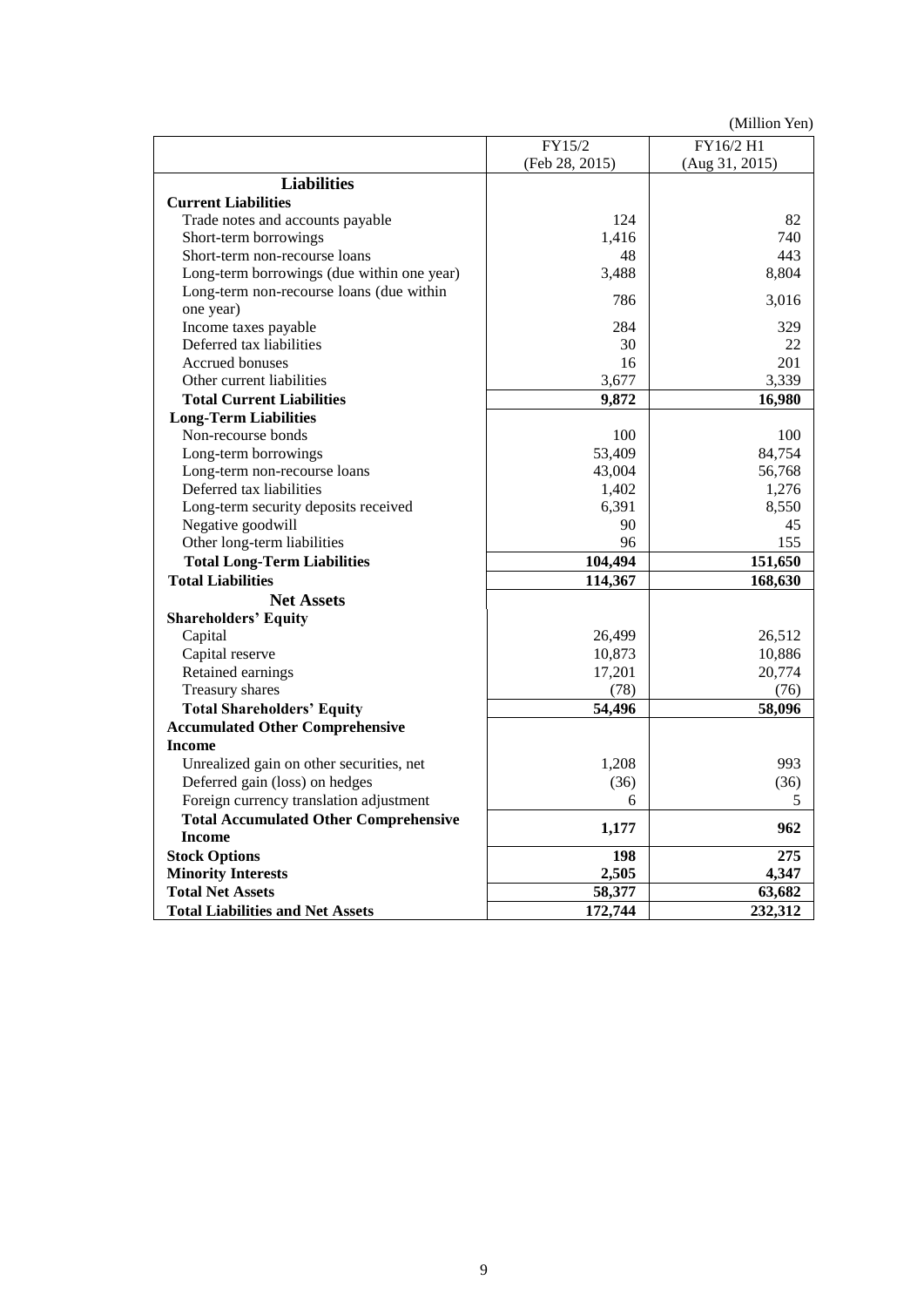|                | (Million Yen)                                                 |
|----------------|---------------------------------------------------------------|
| FY15/2 H1      | FY16/2 H1                                                     |
| (Mar 1, 2014   | (Mar 1, 2015                                                  |
|                | to Aug 31, 2015)                                              |
|                | 14,607                                                        |
|                | 7,443                                                         |
| 5,110          | 7,163                                                         |
| 1,986          | 2,250                                                         |
| 3,124          | 4,913                                                         |
|                |                                                               |
| $\overline{2}$ | 1                                                             |
| 10             | 13                                                            |
| 45             | 45                                                            |
| 10             | 25                                                            |
| 69             | 85                                                            |
|                |                                                               |
| 423            | 577                                                           |
| 55             | 69                                                            |
| 478            | 647                                                           |
| 2,715          | 4,351                                                         |
|                |                                                               |
|                | 223                                                           |
|                | 223                                                           |
|                |                                                               |
|                | 9                                                             |
|                | 9                                                             |
|                | 4,565                                                         |
| 193            | 509                                                           |
| (37)           | (219)                                                         |
| 155            | 289                                                           |
|                | 4,275                                                         |
| 68             | 53                                                            |
|                | 4,221                                                         |
|                | to Aug 31, 2014)<br>9,879<br>4,769<br>2,715<br>2,560<br>2,491 |

# **Consolidated Income Statement (FY16/2 H1)**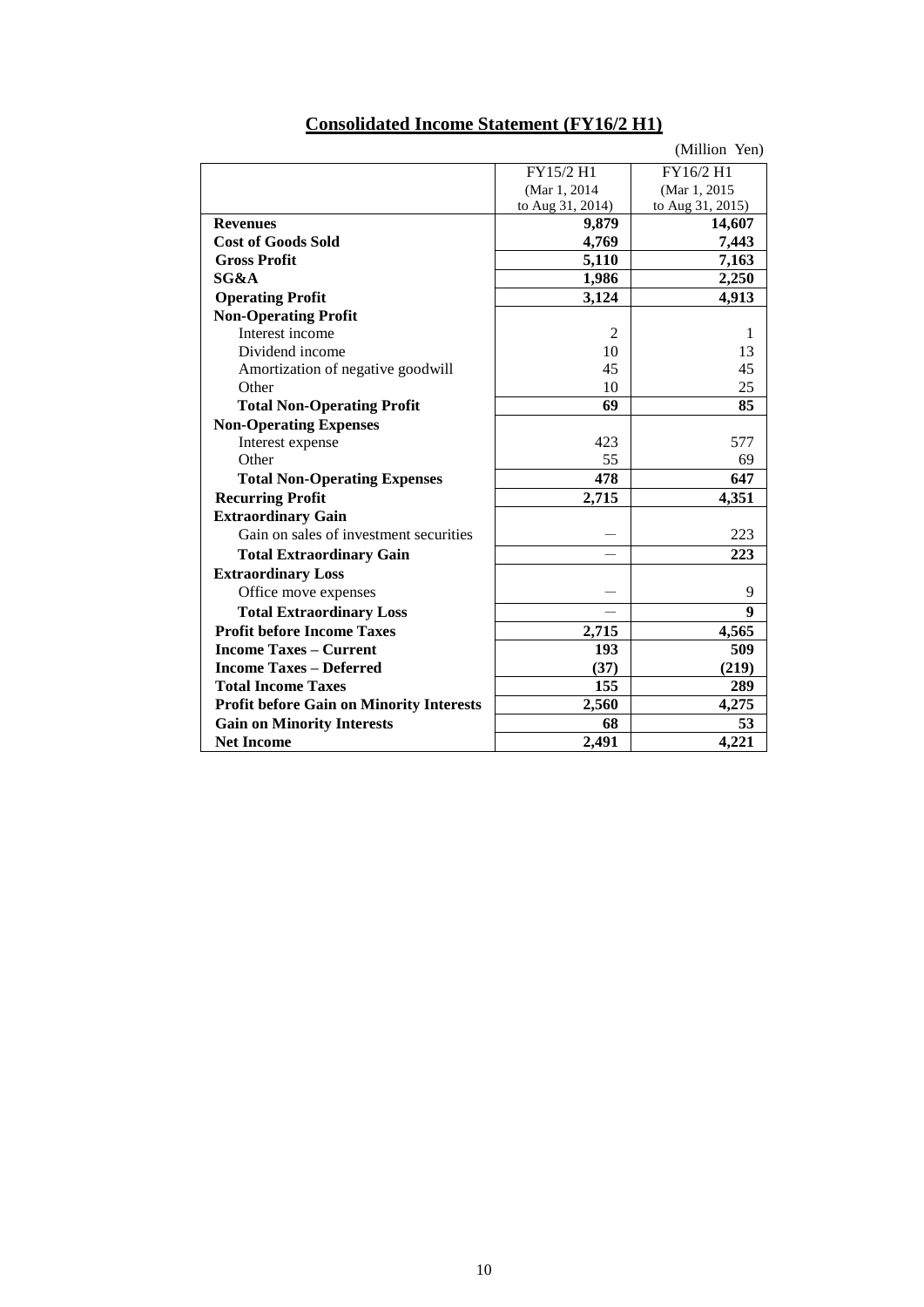|                                                 |                  | (Million Yen)    |
|-------------------------------------------------|------------------|------------------|
|                                                 | FY15/2 Q2        | FY16/2 Q2        |
|                                                 | (Jun 1, 2014)    | (Jun 1, 2015)    |
|                                                 | to Aug 31, 2014) | to Aug 31, 2015) |
| <b>Revenues</b>                                 | 3,351            | 5,703            |
| <b>Cost of Goods Sold</b>                       | 1,498            | 2,167            |
| <b>Gross Profit</b>                             | 1,852            | 3,536            |
| SG&A                                            | 964              | 1,115            |
| <b>Operating Profit</b>                         | 888              | 2,420            |
| <b>Non-Operating Profit</b>                     |                  |                  |
| Interest income                                 | 1                | 1                |
| Dividend income                                 | 6                | 8                |
| Amortization of negative goodwill               | 22               | 22               |
| Other                                           | 8                | 11               |
| <b>Total Non-Operating Profit</b>               | 38               | 44               |
| <b>Non-Operating Expenses</b>                   |                  |                  |
| Interest expense                                | 239              | 312              |
| Other                                           | 27               | 34               |
| <b>Total Non-Operating Expenses</b>             | 267              | 347              |
| <b>Recurring Profit</b>                         | 659              | 2,118            |
| <b>Extraordinary Loss</b>                       |                  |                  |
| Office move expenses                            |                  | 9                |
| <b>Total Extraordinary Loss</b>                 |                  | 9                |
| <b>Profit before Income Taxes</b>               | 659              | 2,108            |
| <b>Income Taxes – Current</b>                   | 45               | 329              |
| <b>Income Taxes – Deferred</b>                  | (37)             | (95)             |
| <b>Total Income Taxes</b>                       | 8                | 233              |
| <b>Profit before Gain on Minority Interests</b> | 651              | 1,874            |
| <b>Gain on Minority Interests</b>               | 24               | 28               |
| <b>Net Income</b>                               | 626              | 1,845            |

# **Consolidated Income Statement (FY16/2 Q2 Stand-Alone)**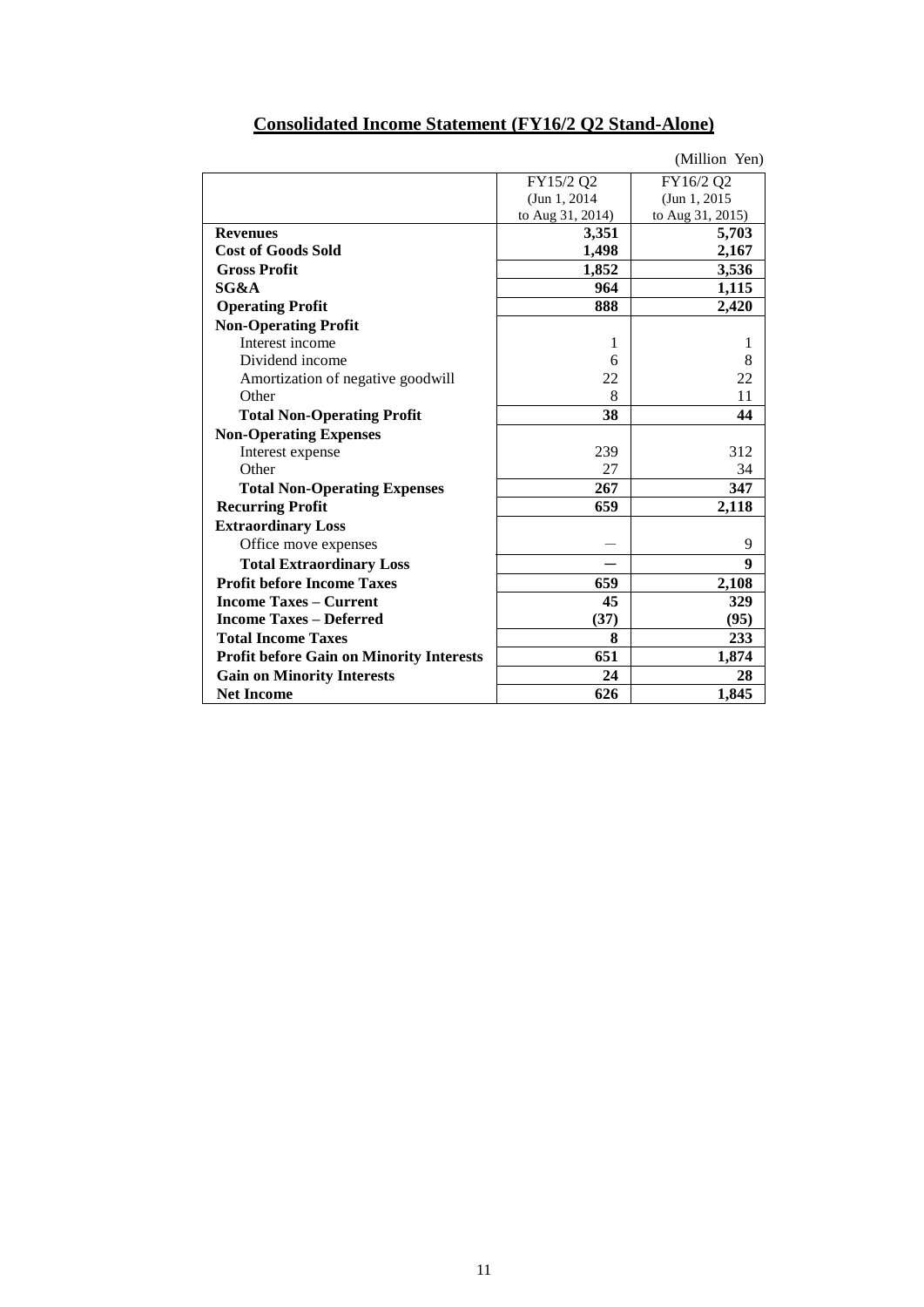# **Consolidated Statement of Comprehensive Income (FY16/2 H1)**

|                                                                |                  | (Million Yen)    |
|----------------------------------------------------------------|------------------|------------------|
|                                                                | FY15/2 H1        | FY16/2 H1        |
|                                                                | (Mar 1, 2014)    | (Mar 1, 2015)    |
|                                                                | to Aug 31, 2014) | to Aug 31, 2015) |
| <b>Profit before Gain on Minority Interests</b>                | 2,560            | 4,275            |
| <b>Other Comprehensive Income</b>                              |                  |                  |
| Valuation gain (loss) on other securities                      | 294              | (427)            |
| Deferred gain (loss) on hedges                                 | (28)             |                  |
| Foreign currency translation adjustment                        | (6)              |                  |
| <b>Total Other Comprehensive Income</b>                        | 259              | (426)            |
| <b>Comprehensive Income</b>                                    | 2,819            | 3,849            |
| (Breakdown)                                                    |                  |                  |
| Comprehensive income for shareholders of the<br>parent company | 2,612            | 4,007            |
| Comprehensive income for minority interests                    | 198              | (157)            |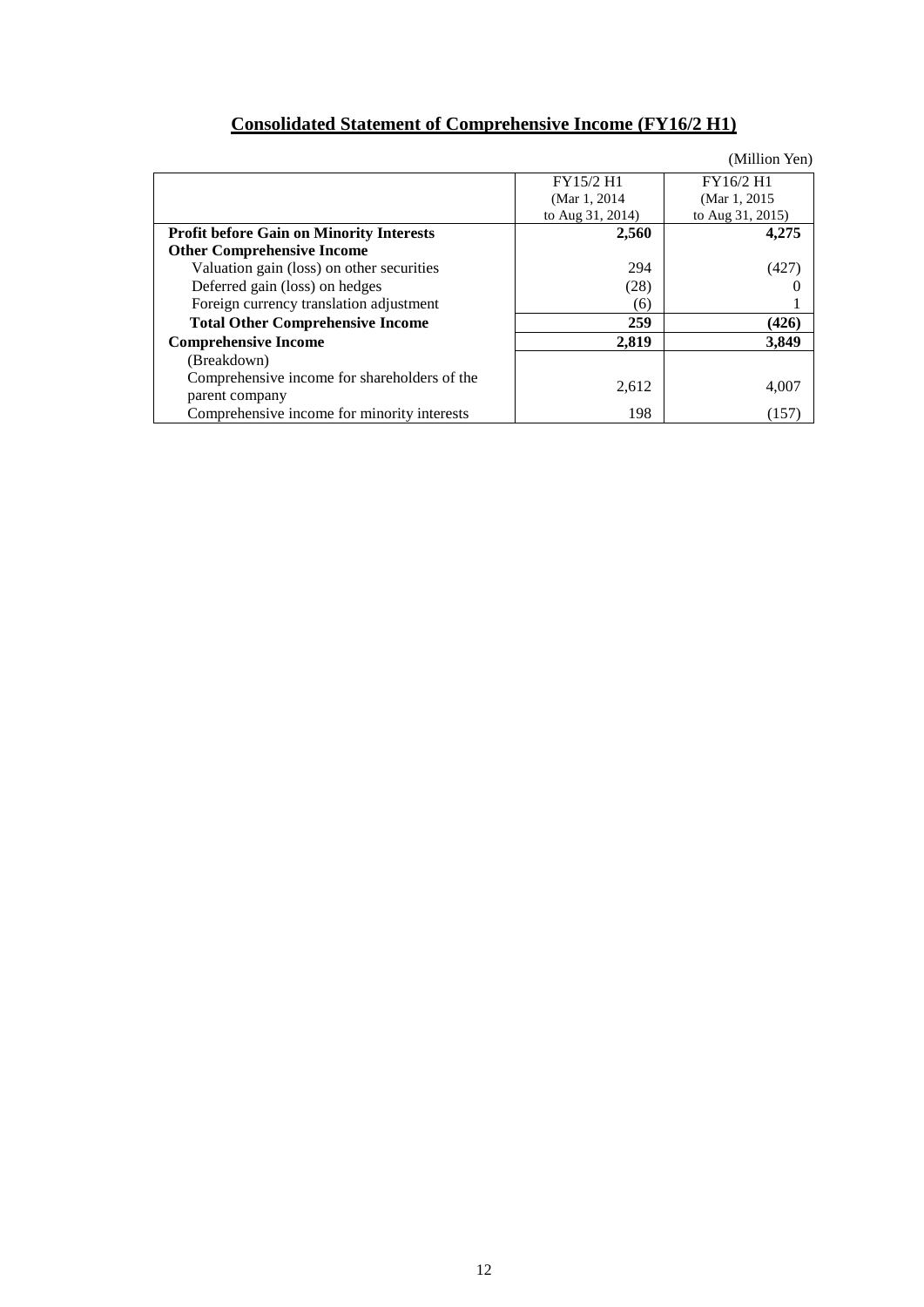# **Consolidated Statement of Comprehensive Income (FY16/2 Q2 Stand-Alone)**

|                                                 |                  | (Million Yen)    |
|-------------------------------------------------|------------------|------------------|
|                                                 | FY15/2 Q2        | FY16/2 Q2        |
|                                                 | (Jun 1, 2014)    | (Jun 1, 2015)    |
|                                                 | to Aug 31, 2014) | to Aug 31, 2015) |
| <b>Profit before Gain on Minority Interests</b> | 651              | 1,874            |
| <b>Other Comprehensive Income</b>               |                  |                  |
| Valuation gain (loss) on other securities       | 105              | (363)            |
| Deferred gain (loss) on hedges                  | (12)             |                  |
| Foreign currency translation adjustment         | (3)              |                  |
| <b>Total Other Comprehensive Income</b>         | 90               | (356)            |
| <b>Comprehensive Income</b>                     | 741              | 1,518            |
| (Breakdown)                                     |                  |                  |
| Comprehensive income for shareholders of the    | 718              |                  |
| parent company                                  |                  | 1,688            |
| Comprehensive income for minority interests     | 23               | (170)            |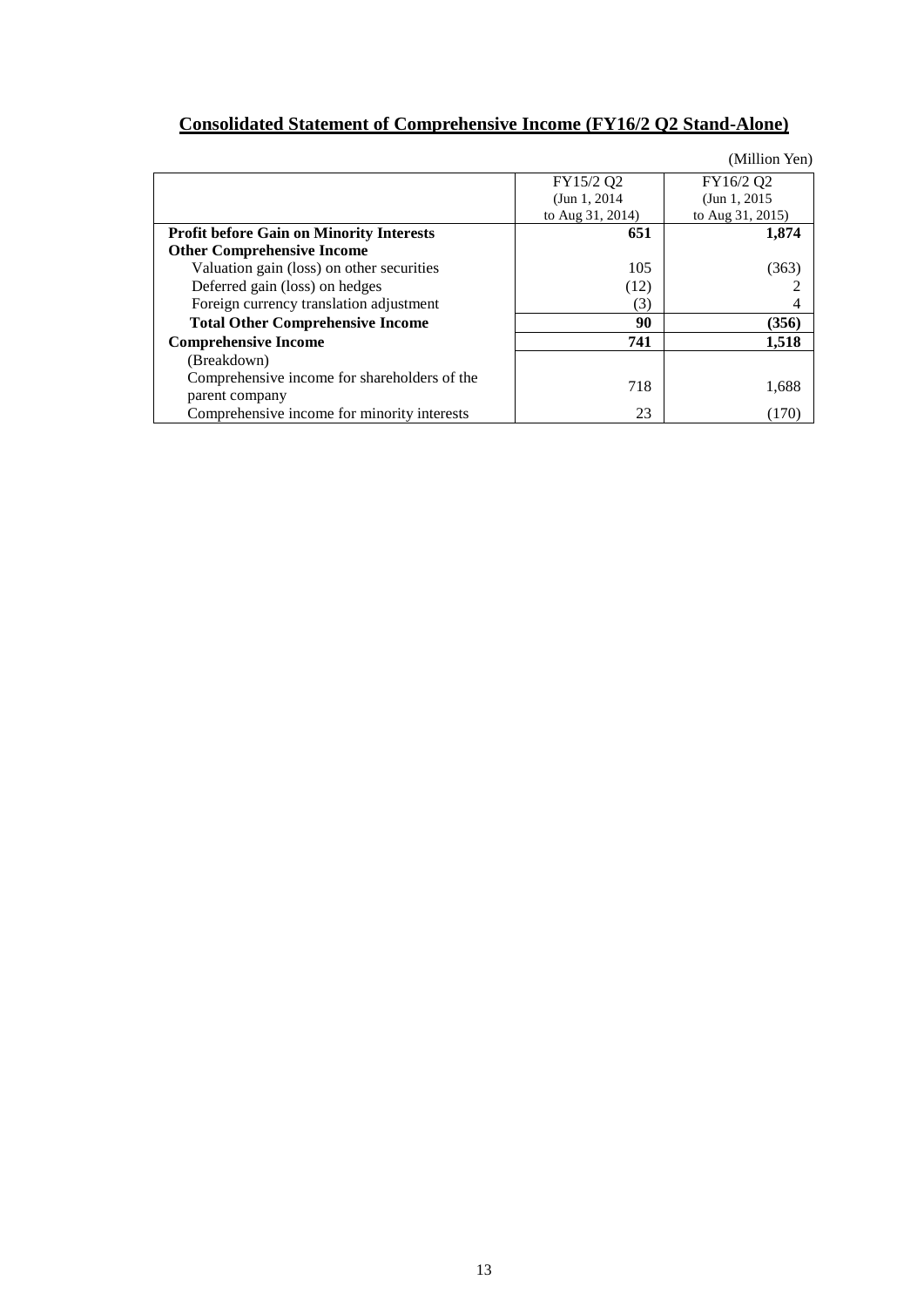|                                                     |                  | (Million Yen)    |
|-----------------------------------------------------|------------------|------------------|
|                                                     | FY15/2 H1        | FY16/2 H1        |
|                                                     | (Mar 1, 2014     | (Mar 1, 2015)    |
|                                                     | to Aug 31, 2014) | to Aug 31, 2015) |
| <b>Cash Flows from Operating Activities:</b>        |                  |                  |
| Pre-tax net income                                  | 2,715            | 4,565            |
| Depreciation                                        | 256              | 375              |
| Share-based compensation expenses                   | 66               | 83               |
| Amortization of goodwill                            | 69               | 69               |
| Amortization of negative goodwill                   | (45)             | (45)             |
| Increase (decrease) in accrued bonuses              | 104              | 185              |
| Increase (decrease) in allowance for doubtful       | 14               | (0)              |
| accounts                                            |                  |                  |
| Interest and dividend income                        | (13)             | (14)             |
| Interest expense                                    | 423              | 577              |
| Loss (gain) on sales of investment securities       |                  | (223)            |
| Decrease (increase) in trading notes and receivable | (140)            | (594)            |
| Decrease (increase) in operating loans receivable   | (1,000)          | 1,006            |
| Decrease (increase) in operational investments      | 1,098            | (523)            |
| in securities                                       |                  |                  |
| Decrease (increase) in real estate for sale         | (32,203)         | (56, 344)        |
| Decrease (increase) in prepaid expenses             | (344)            | (451)            |
| Decrease (increase) in accounts receivable          | (358)            | (98)             |
| Increase (decrease) in accounts payable             | 142              | (301)            |
| Increase (decrease) in accrued expenses             | (173)            | 61               |
| Increase (decrease) in security deposits received   | 1,554            | 2,223            |
| Other                                               | 344              | 406              |
| Sub-total                                           | (27, 489)        | (49, 043)        |
| Interest and dividend income received               | 13               | 14               |
| Interest expenses paid                              | (378)            | (559)            |
| Income taxes paid                                   | (22)             | (298)            |
| Income taxes refund                                 | 539              | 804              |
| Net Cash from (Used for) Operating Activities       | (27, 338)        | (48,991)         |

# **Consolidated Cash Flow Statement (FY16/2 H1)**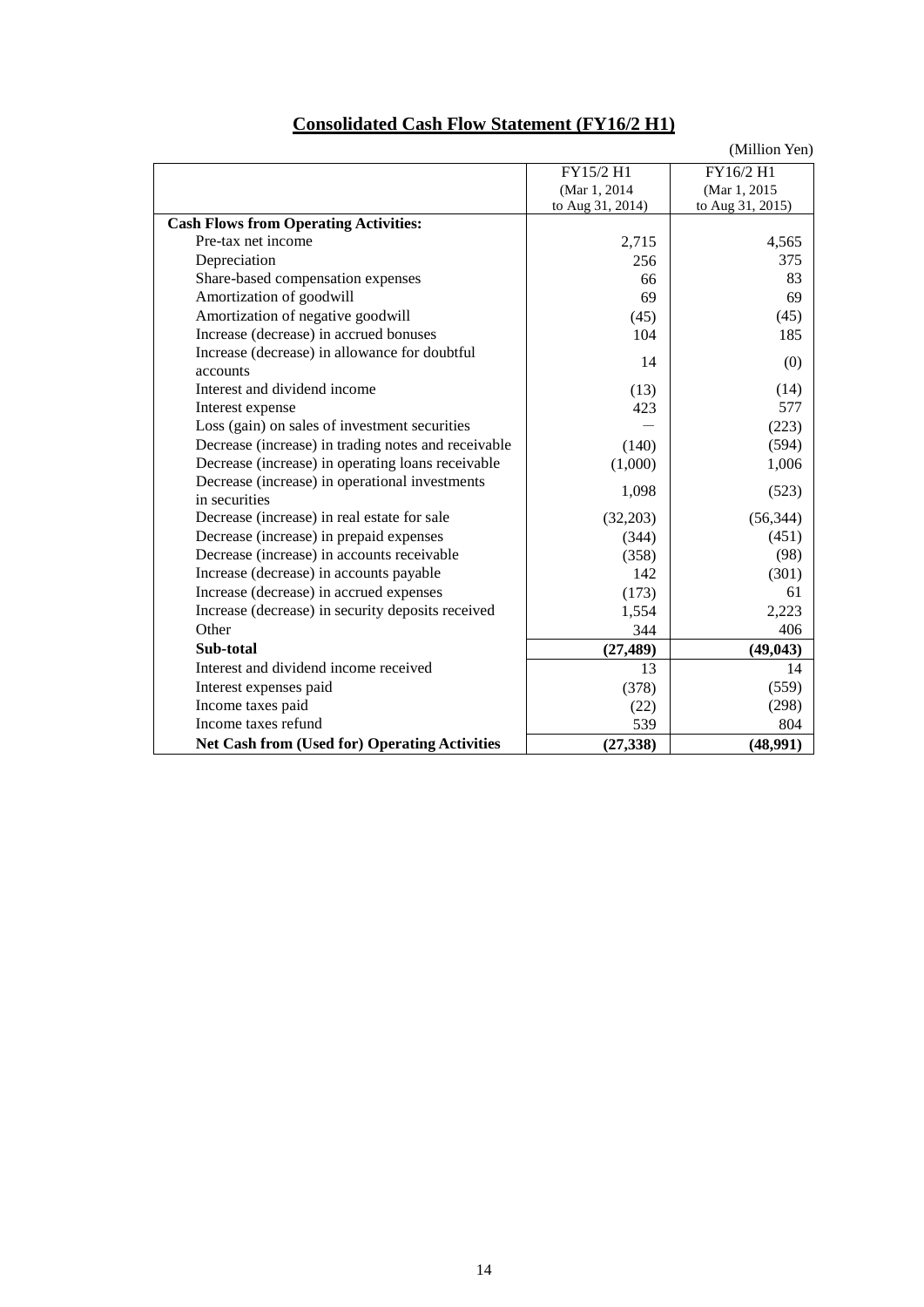(Million Yen)

|                                                                                      | FY15/2 H1                        | FY16/2 H1                        |
|--------------------------------------------------------------------------------------|----------------------------------|----------------------------------|
|                                                                                      | (Mar 1, 2014<br>to Aug 31, 2014) | (Mar 1, 2015<br>to Aug 31, 2015) |
| <b>Cash Flows from Investing Activities:</b>                                         |                                  |                                  |
| Payments into time deposits                                                          | (325)                            | (0)                              |
|                                                                                      |                                  |                                  |
| Acquisition of investment securities<br>Proceeds from sales of investment securities | (167)                            | (300)<br>296                     |
|                                                                                      |                                  |                                  |
| Acquisition of property and equipment                                                | (5,515)                          | (1,872)                          |
| Acquisition of intangible assets                                                     | (22)                             |                                  |
| Payments for investments in capital                                                  | (3)                              | (8)                              |
| Proceeds from redemption of investments                                              | $\Omega$                         |                                  |
| Payments of security deposits                                                        | (123)                            | (24)                             |
| Proceeds from redemption of security deposits                                        |                                  | 9                                |
| Other                                                                                | $\theta$                         | 0                                |
| Net Cash from (Used for) Investing Activities                                        | (6, 156)                         | (1, 899)                         |
| <b>Cash Flows from Financing Activities:</b>                                         |                                  |                                  |
| Increase (decrease) in short-term bank loans, net                                    | 503                              | (676)                            |
| Increase (decrease) in short-term non-recourse loans, net                            | 48                               | 395                              |
| Proceeds from long-term bank loans                                                   | 29,872                           | 41,672                           |
| Repayment of long-term bank loans                                                    | (3,549)                          | (5,010)                          |
| Proceeds from long-term non-recourse loans                                           | 4,200                            | 16,500                           |
| Repayment of long-term non-recourse loans                                            | (2,073)                          | (505)                            |
| Proceeds from exercise of stock options                                              | 17                               | 20                               |
| Cash dividends paid                                                                  | (542)                            | (645)                            |
| Proceeds from minority interests                                                     |                                  | 2,000                            |
| <b>Net Cash from (Used for) Financing Activities</b>                                 | 28,476                           | 53,749                           |
| <b>Effect of Exchange Rate Changes</b>                                               |                                  |                                  |
| on Cash and Cash Equivalents                                                         | 30                               | $\overline{2}$                   |
| <b>Increase (Decrease) in Cash and Cash Equivalents</b>                              | (4,987)                          | 2,861                            |
| <b>Cash and Cash Equivalents at Beginning of Period</b>                              | 24,581                           | 18,972                           |
| <b>Cash and Cash Equivalents Resulting from New Entity</b>                           |                                  |                                  |
| Consolidation                                                                        | 280                              |                                  |
| <b>Cash and Cash Equivalents Resulting from Exclusion</b>                            |                                  |                                  |
| from Consolidation                                                                   | (345)                            | (330)                            |
| Cash and Cash Equivalents at End of Period                                           | 19,529                           | 21,503                           |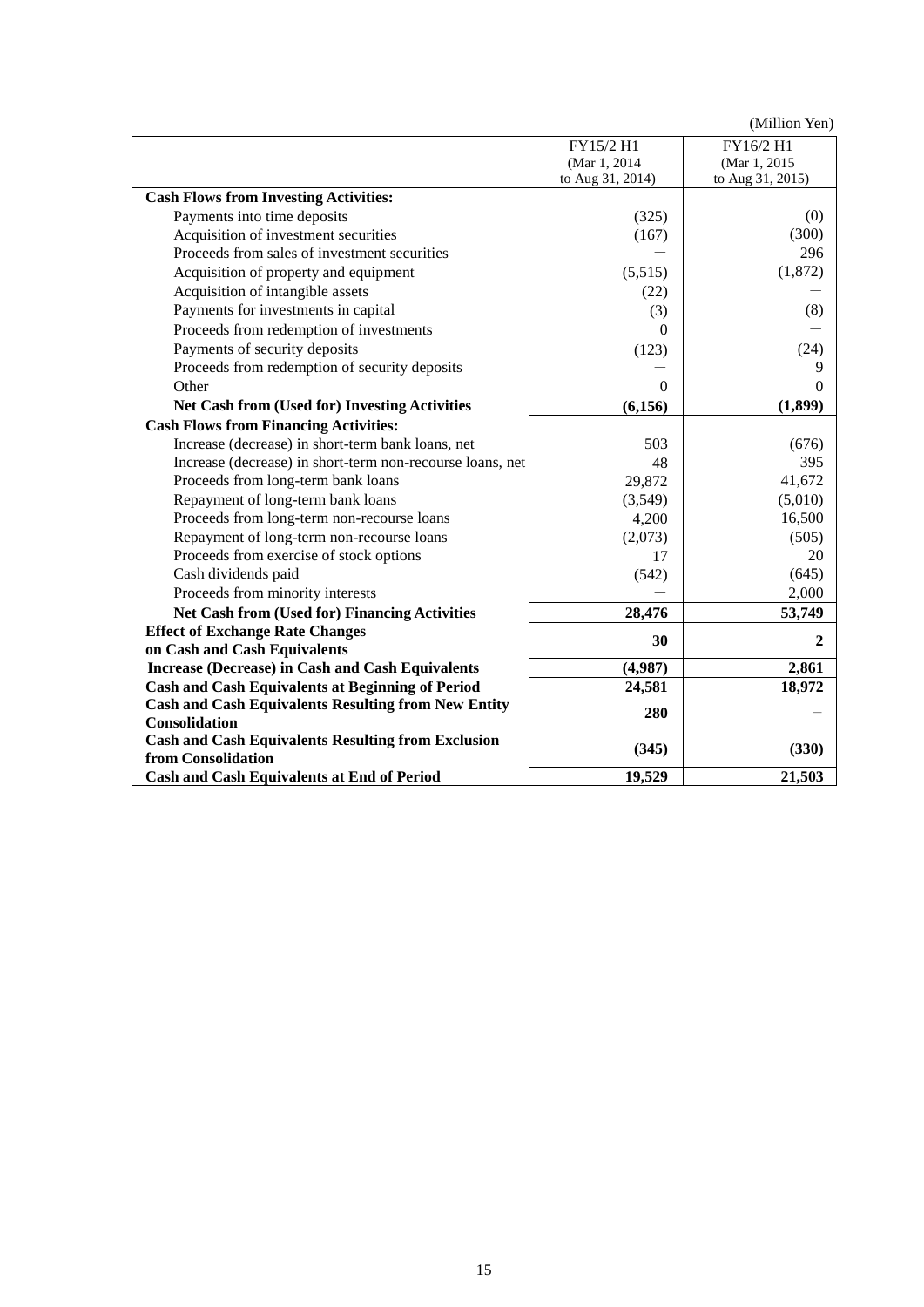## **Consolidated Cash Flow Statement (FY16/2 Q2 Stand-Alone)**

Starting from this fiscal period (FY16/2), the Company is disclosing its quarterly cash flows in order to continue to increase the Company's transparency for shareholders and investors.

|                                                      |                  | (Million Yen)    |
|------------------------------------------------------|------------------|------------------|
|                                                      | FY15/2 Q2        | FY16/2 Q2        |
|                                                      | (Jun 1, 2014)    | (Jun 1, 2015)    |
|                                                      | to Aug 31, 2014) | to Aug 31, 2015) |
| <b>Cash Flows from Operating Activities:</b>         |                  |                  |
| Pre-tax net income                                   | 659              | 2,108            |
| Depreciation                                         | 132              | 193              |
| Share-based compensation expenses                    | 33               | 41               |
| Amortization of goodwill                             | 34               | 34               |
| Amortization of negative goodwill                    | (22)             | (22)             |
| Increase (decrease) in accrued bonuses               | (22)             | 18               |
| Increase (decrease) in allowance for doubtful        | 10               | (14)             |
| accounts                                             |                  |                  |
| Interest and dividend income                         | (7)              | (9)              |
| Interest expense                                     | 239              | 312              |
| Decrease (increase) in trading notes and receivable  | 5                | 49               |
| Decrease (increase) in operational investments       | 596              | (807)            |
| in securities                                        |                  |                  |
| Decrease (increase) in real estate for sale          | (16, 119)        | (53,952)         |
| Decrease (increase) in prepaid expenses              | (156)            | (386)            |
| Decrease (increase) in accounts receivable           | (80)             | 32               |
| Increase (decrease) in accounts payable              | 213              | 142              |
| Increase (decrease) in accrued expenses              | 66               | (8)              |
| Increase (decrease) in security deposits received    | 514              | 2,151            |
| Other                                                | (248)            | 61               |
| Sub-total                                            | (14, 153)        | (50, 055)        |
| Interest and dividend income received                | 7                | 9                |
| Interest expenses paid                               | (228)            | (305)            |
| Income taxes paid                                    |                  | (0)              |
| Income taxes refund                                  | 539              | 804              |
| <b>Net Cash from (Used for) Operating Activities</b> | (13, 835)        | (49, 547)        |